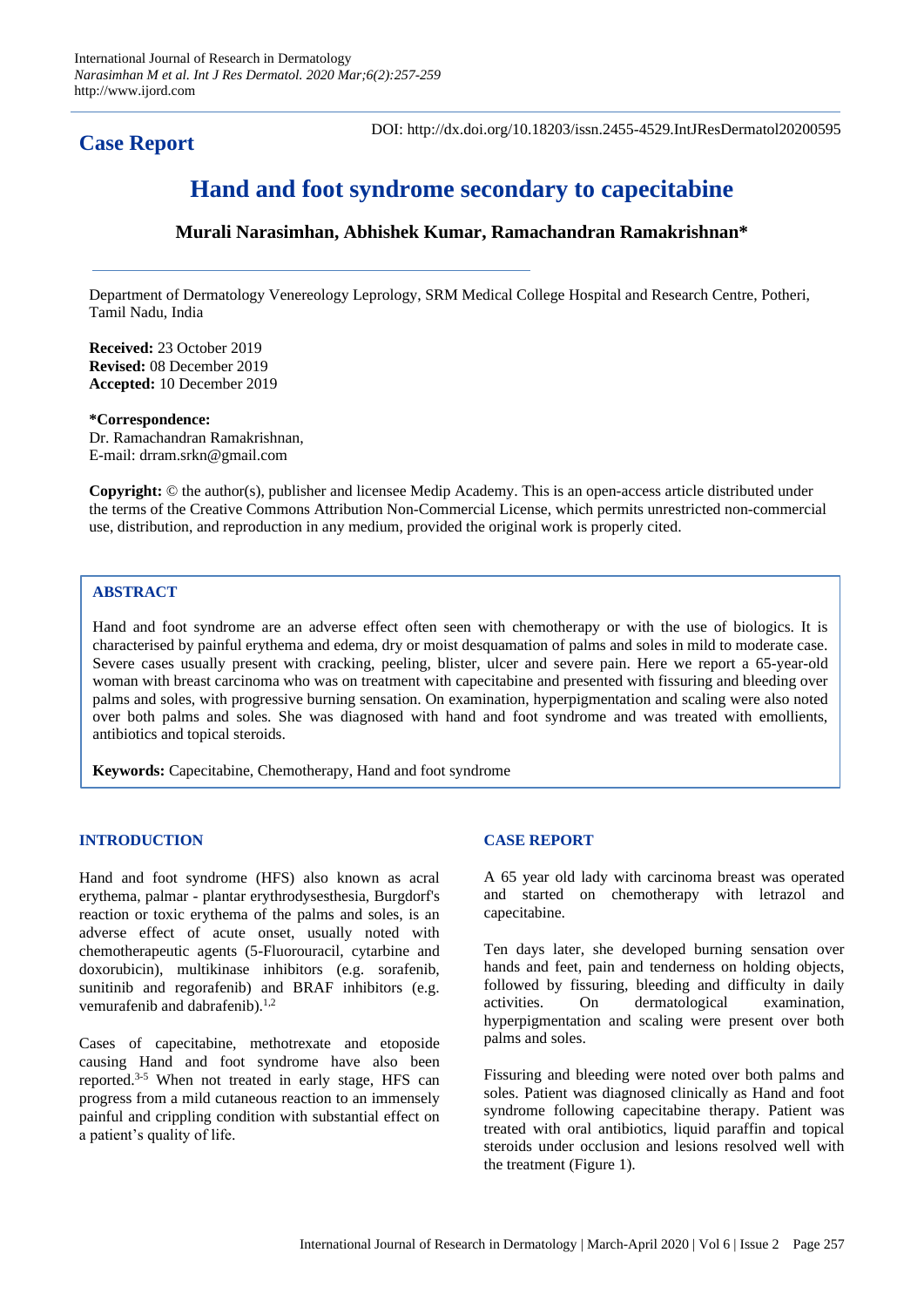

**Figure 1: (A and B) Scaling, hyperpigmentation, fissuring and bleeding with crusted lesions noted over both palms and soles; (C and D) lesions over palms and soles started resolving with treatment.** 

#### **DISCUSSION**

Capecitabine, a fluoropyrimidine carbamate derivative is an oral prodrug of 5-fluorouracil.<sup>6</sup> It is used as tumor selective cytotoxic drug in the treatment of colorectal and breast carcinomas, which are recalcitrant to standard chemotherapies. Hand and foot syndrome are well known adverse effect of capecitabine. HFS was first described by Lokich and Moore in 1984, reported in case treated with 5-flurouracil.<sup>7</sup> HFS is a dose-dependent adverse effect. The pathogenesis of HFS is by accumulation of drug in the stratum corneum of the palms and soles, which is rich in eccrine glands and deficient in sebaceous gland, reaching toxic quantities and causing local injury. Other proposed mechanisms include stimulation of melanogenesis by elevating levels of melanocyte stimulating hormone, reduction of levels of tyrosinase inhibitors and stable drug-melanin complex formation, increased photosensitivity, and increased enzyme activity resulting in higher concentration of active metabolite in these areas.<sup>8,9</sup> Initially, HFS manifests as dysesthesia, paresthesia and an increasing discomfort over hands and feet. Later, patients may develop burning sensation, pain and tenderness while holding objects and difficulty in standing or walking, followed by a progressive, symmetric edema and erythema starting over the thenar and hypothenar eminences. At this stage, patient may complain severe pain even at rest. Blisters may develop in very severe cases followed by ulceration and bleeding. The condition heals over a few weeks with desquamation over the hands and feet. Grading can be done by WHO classification systems (Table 1).<sup>10</sup>

#### **Table 1: Various proposed classification of HFS. 10**

| <b>Grades</b>  | <b>WHO</b> classification system                                                |
|----------------|---------------------------------------------------------------------------------|
| <b>Grade 1</b> | Erythema and dysesthesia                                                        |
| <b>Grade 2</b> | Erythema, edema and pain when grasping<br>objects or walking                    |
| Grade 3        | Periungual compromise and fissures                                              |
| <b>Grade 4</b> | Blisters, ulcers, and severe pain, making<br>walking or use of hands difficult. |

Skin biopsy and histopathological examination shows vacuolar degeneration of basal keratinocytes, apoptotic keratinocytes, dermal edema and dermal perivascular lymphocytic infiltration. The management of Hand and Foot syndrome differ according to the grades. Grade 1 and 2 patients can be treated symptomatically with emollients, cold compresses, wet dressings, topical corticosteroids and antibiotics (to prevent secondary infection). In patients with grade 3 HFS, drug should be stopped or given in reduced (25-50% of) dose, along with intensive topical care. In patients with grade 4 HFS, drug should be completely stopped to avoid recurrences or worsening of the existing condition.<sup>11</sup> Avoidance of sunlight, heat and elevation of hands and feet may provide symptomatic relief. Oral vitamin B6 (pyridoxine) may be beneficial in few cases. Our patient had grade 3 HFS and she was treated with intense topical care while continuing the drug, and she improved well.

#### **CONCLUSION**

Hand and foot syndrome can impair physical and psychosocial condition in patients undergoing treatment for cancer. Early intervention is essential to prevent high grade complications of cutaneous toxicity and consequent anti-cancer treatment disruption.

*Funding: No funding sources Conflict of interest: None declared Ethical approval: Not required*

#### **REFERENCES**

- 1. Lal HS. Hand and foot syndrome secondary to capecitabine. Indian J Dermatol Venereol Leprol. 2014;80:427-30.
- 2. Komatsu H, Yagasaki K, Hirata K, Hamamoto Y. Unmet needs of cancer patients with chemotherapyrelated hand-foot syndrome and targeted therapyrelated hand-foot skin reaction: A qualitative study. Europ J Oncol Nurs. 2019;38:65-9.
- 3. Martins da Chuna AC, Kappersberger K, Gardner H. Toxic skin reaction restricted to palms and soles after high-dose methotrexate. Pediatr Hematol Oncol. 1991;8:277-80.
- 4. Schey SA, Cooper J, Summerhays M. The "handfoot syndrome" occurring with chronic administration of etoposide. Eur J Haematol. 1992;48:118-9.